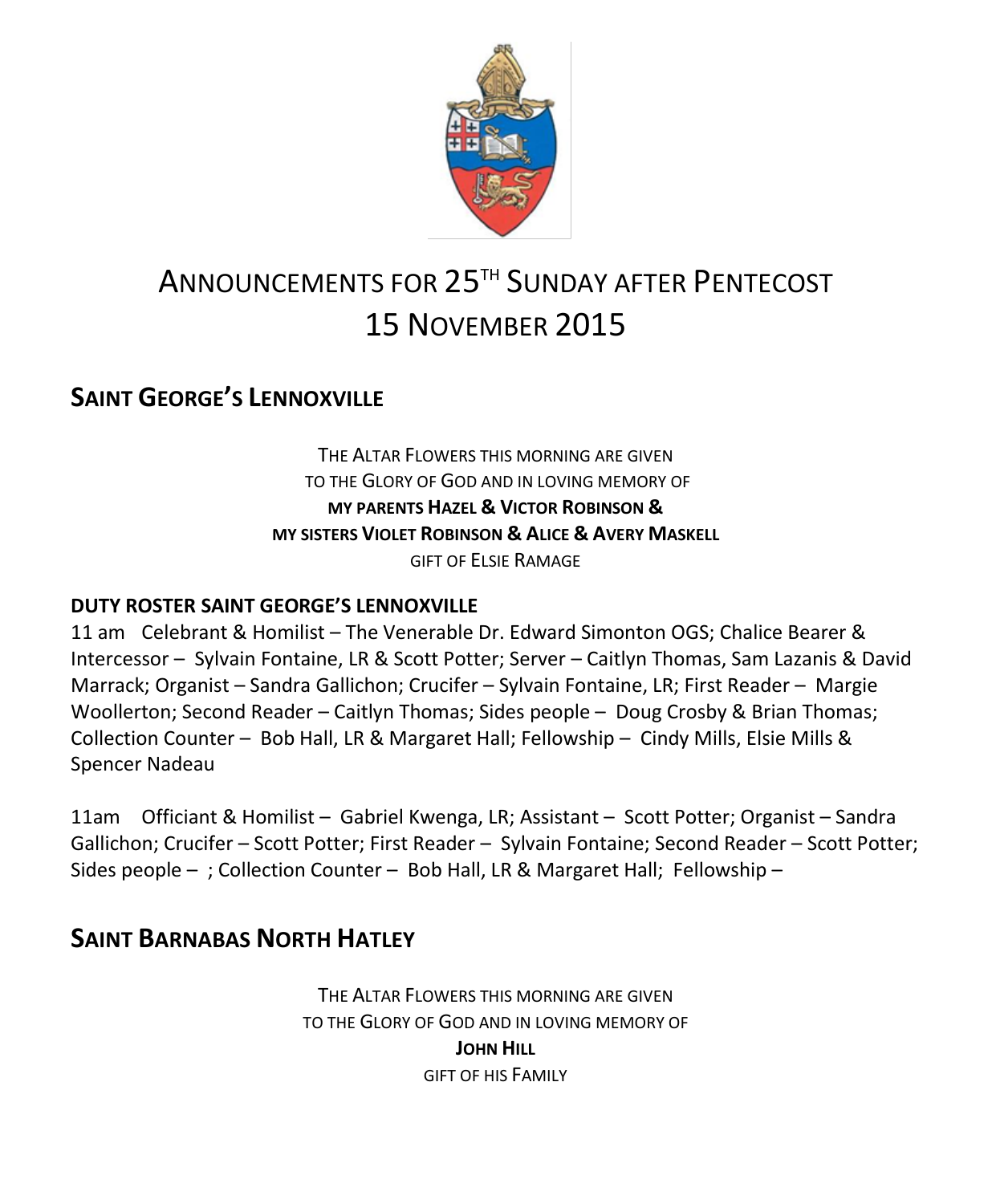#### **DUTY ROSTER SAINT BARNABAS NORTH HATLEY**

9 am Celebrant & Homilist – The Venerable Dr. Edward Simonton OGS; Eucharist Assistant – Richard Salt & Scott Potter; First Reader – Olivia Page; Second Reader – Page Dame; Sides person – Jennifer Madill; Prayers of the People – Beverly Dame; Organist – Karen Patterson

# ON THIS WEEK

#### **TODAY - CONNAUGHT HOME – NORTH HATLEY**

There will be a service of Holy Communion from the Reserved Sacrament at the Connaught Home in North Hatley on Sunday, Nov. 15 at 3 pm.

#### **2016 CHURCH CALENDARS - LENNOXVILLE**

The Evening ACW is selling 2016 Church Calendars for \$7. Please contact Janice Fraser (tel. 819- 563-9132).

#### **HUGS FOR MENTAL HEALTH ESTRIE – NORTH HATLEY**

St. Barnabas, North Hatley will be collecting warm winter necessities for Mental Health Estrie (men). HUGS: H – hats, U – underwear (long johns), G – gloves/mitts, S – socks (heavy winter). Monetary donations accepted. A box will be in the undercoft for the month of November. Thank you in advance for your generosity.

#### **SOUP LUNCH - LENNOXVILLE**

St. George's Church Lennoxville (84 Queen) is having a soup lunch on Thursday, November 19 from 11:30 am to 1:00 pm. No charge, donations welcome.

#### **DR. WHO SOCIETY – LENNOXVILLE**

Meets Tuesdays from 7 – 10 pm in the Main Hall at St. George's Lennoxville.

#### **STUDENT HOSPITALITY SUPPER**

UUE Church will host the Student Hospitality Supper on Friday, Nov. 20 from 5:30 to 6:30 pm.

#### **GRACE CHRISTIAN HOME - HUNTINGVILLE**

There will be an Eucharist service at the Grace Christian Home in Huntingville on Friday, Nov. 20 at 10 am. All welcome.

#### **"GUESS WHO'S COMING TO DINNER" FUNDRAISER**

On November 21 at 12:00 pm and 6:00 pm This is a fundraiser for the sponsorship of Syrian refugees. Please contact [lynndillabough@gmail.com.](https://webmail.ubishops.ca/owa/redir.aspx?SURL=kGABELk9nKs2mKcuSuzgy8ibAkS4td-wEMZhiAQOWhmklHI-b-vSCG0AYQBpAGwAdABvADoAbAB5AG4AbgBkAGkAbABsAGEAYgBvAHUAZwBoAEAAZwBtAGEAaQBsAC4AYwBvAG0A&URL=mailto%3alynndillabough%40gmail.com) Our first dinner on October 24<sup>th</sup> raised \$1220.00, with many thanks to the generous guests who attended and to Cranmer and Pauline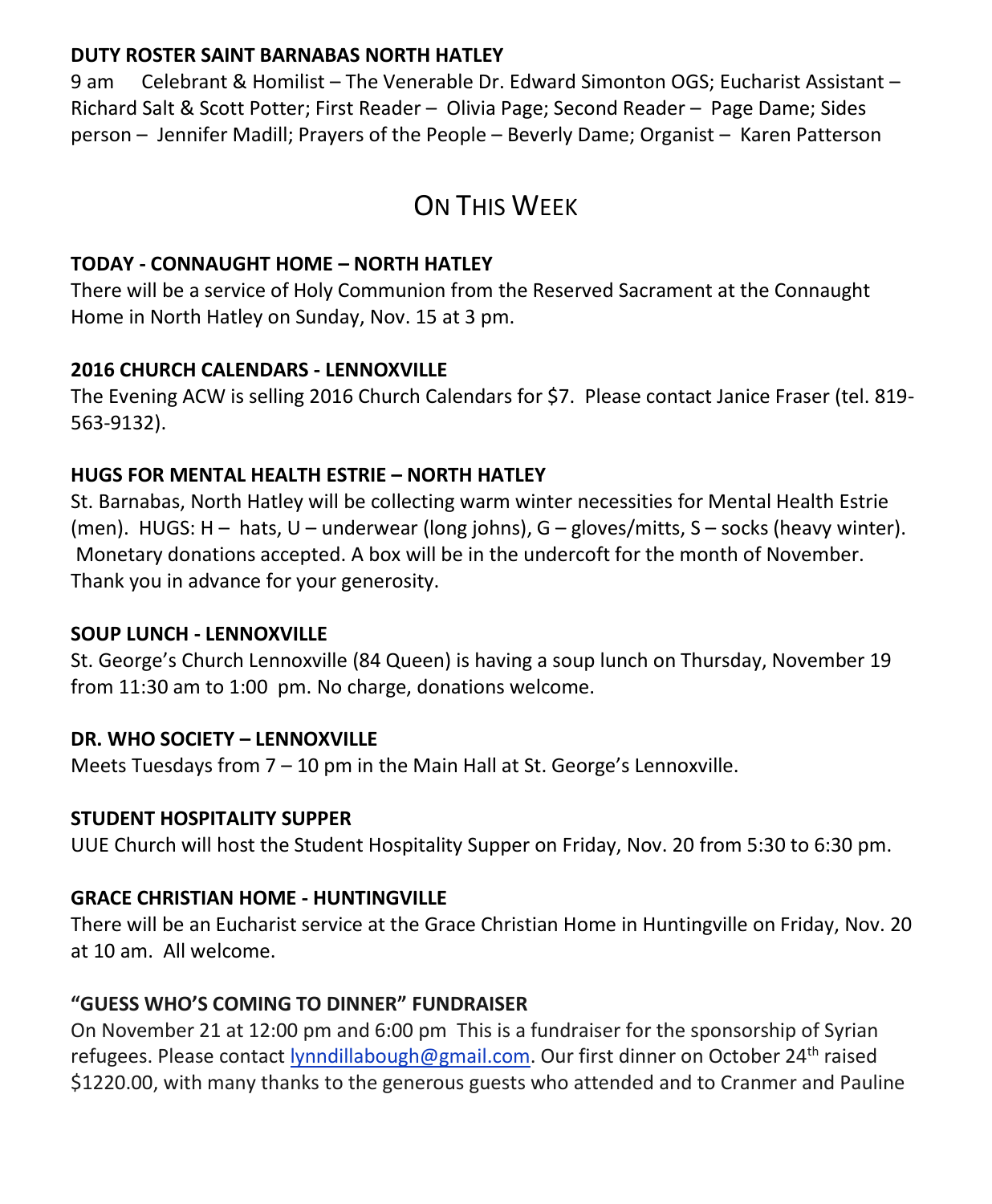Rutihinda for their wonderful hospitality. Let's see if we can repeat this on November 21 with a new group of diners (or 2 or 3 groups, if there is enough interest).

# SERVICES THIS WEEK

| TODAY              | 9 AM              | <b>HOLY EUCHARIST</b>        | <b>NORTH HATLEY</b>                 |
|--------------------|-------------------|------------------------------|-------------------------------------|
|                    | $9:15$ AM         | <b>BAS MORNING PRAYER</b>    | <b>MAGOG</b>                        |
|                    | $11 \text{ AM}$   | <b>HOLY EUCHARIST</b>        | LENNOXVILLE                         |
|                    | 3 PM              | <b>HC RESERVED SACRAMENT</b> | <b>CONNAUGHT HOME, NORTH HATLEY</b> |
| <b>NEXT SUNDAY</b> | <b>9 AM</b>       | <b>BCP MATTINS</b>           | <b>NORTH HATLEY</b>                 |
|                    | $9:15 \text{ AM}$ | <b>HOLY EUCHARIST</b>        | <b>MAGOG</b>                        |
|                    | 11 AM             | <b>SERVICE OF THE WORD</b>   | LENNOXVILLE                         |
|                    | $11 \text{ AM}$   | <b>HOLY EUCHARIST</b>        | <b>COATICOOK</b>                    |

# DEANERY MEETINGS AT ST GEORGE'S LENNOXVILLE

#### **DEANERY WORSHIP MINISTRY TEAM**

Meets Tuesday, November 24 at 10:00 – 11:00 am in the Upper Room

#### **LECTIO DIVINA**

Every Tuesday from 9 – 9:55 am in the Upper Room, St. George's Lennoxville.

### UPCOMING EVENTS

#### **ST. GEORGE'S CHRISTMAS TEA & BAZAAR – LENNOXVILLE**

Saturday, November 28 from **1:30 – 4:30 pm** at 84 Queen Street, Lennoxville. The Silent Auction, Delightful Muddle, home cooking, candy, jewellery, hand-knit/crochet items along with other hand-crafted goodies make interesting sales tables. Admission of \$5.00 for the Tea. All welcome!

#### **BAZAAR DONATIONS AND HELP – LENNOXVILLE**

Anyone wishing to make any articles to donate for the Sales Table, Food Table and Silent Auction may bring them to the Church Hall on Thursday, Nov. 26 or Friday, Nov. 27. Sandwiches and sweets for the tea should be dropped off Saturday, Nov. 28 before 11:30 am. Help is needed Wednesday, Nov. 25 starting at 6:30 pm to setup tables and decorate. Your contributions for the Bazaar will help to make it a successful fund raising event once more!